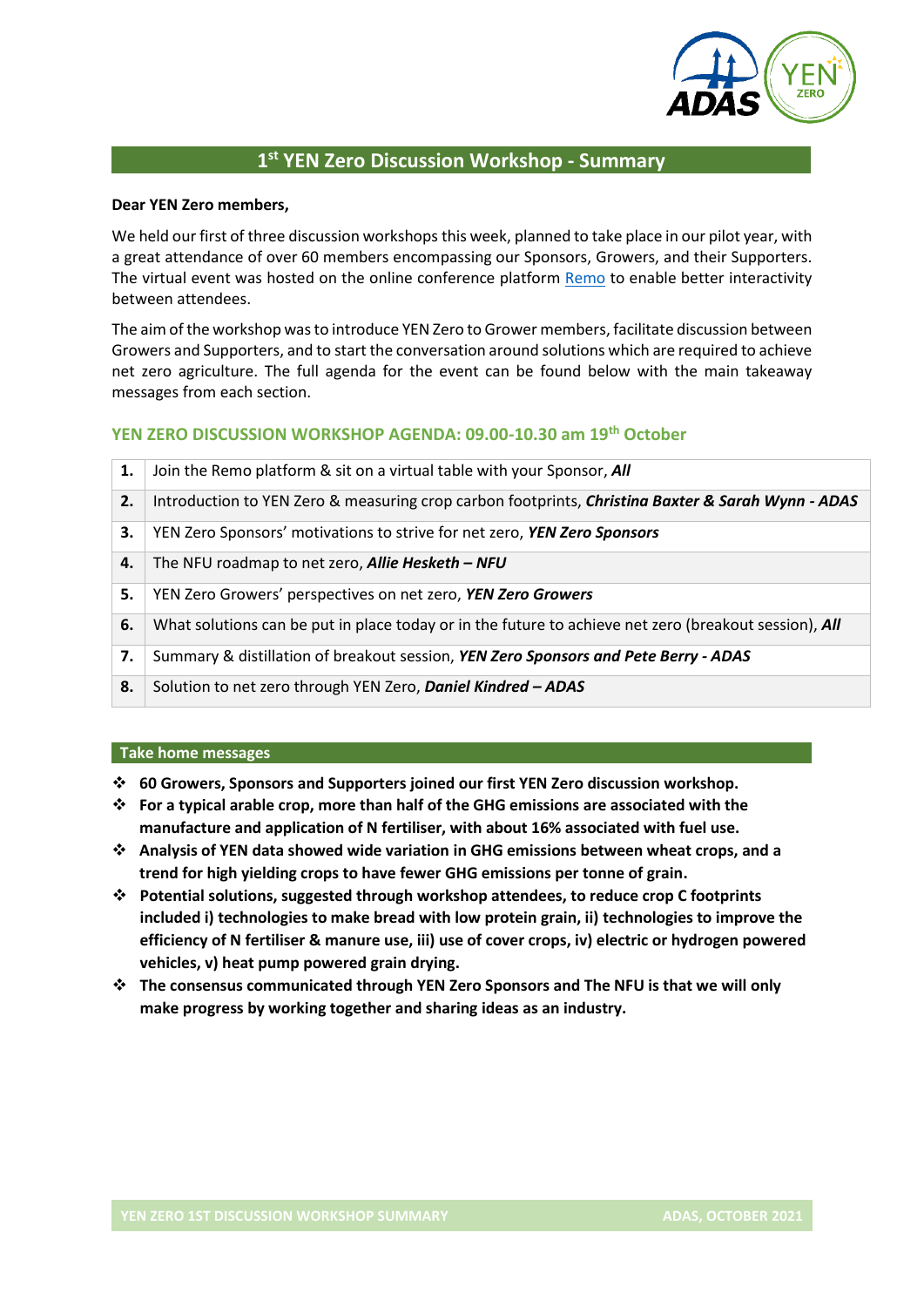#### **Introduction to YEN Zero**

### *Christina Baxter, Crop Research Consultant, ADAS*

- o A third of our global greenhouse (GHG) emissions come from the food system with 70% of the food system emissions being associated with the agriculture sector, predominantly land use change and growing and harvesting food (Crippa et al., 2021).
- o We require dedicated mitigation strategies to reduce the major contribution food production has on our global emissions.
- $\circ$  YEN Zero was founded this year to help the UK agriculture industry identify and test mitigation strategies which have the potential to help us move towards net zero.

# **The aim of YEN Zero is to create a net zero community for the agriculture industry to share their knowledge, agree key metrics, present ideas, and test 'what works'.**

- o The YEN Zero pilot year will run from July 2021 May 2022, with an initial focus on combinable crops.
- o Key activities taking place within the network include:
	- Benchmarking of crop C footprints of harvested fields (prior to the 2022 harvest season). C footprints will be calculated using the new AHDB Environmental Benchmarking Calculation Engine (EBCE).
	- Discussion Workshops on key topics within net zero.
	- End of year results meeting to discuss the main findings from the benchmark analysis and highlight successful mitigation strategies in action.



#### **Measuring crop carbon footprints**

*Sarah Wynn, Managing Director Climate and Sustainability, ADAS*

- $\circ$  The predominant agricultural GHGs are Nitrous oxide (N<sub>2</sub>O), Methane  $(CH<sub>4</sub>)$ , and Carbon Dioxide  $(CO<sub>2</sub>)$  which have different Global Warming Potentials (GWP) which influence their potency.  $N_2O$  has the highest GWP, making it a big contributor to our agricultural GHG emissions.
- o There are 2 different approaches to carbon (C) accounting which include The National Inventory approach and the Product or Organisation approach



**YEN ZERO 1ST DISCUSSION WORKSHOP SUMMARY ADAS, OCTOBER 2021**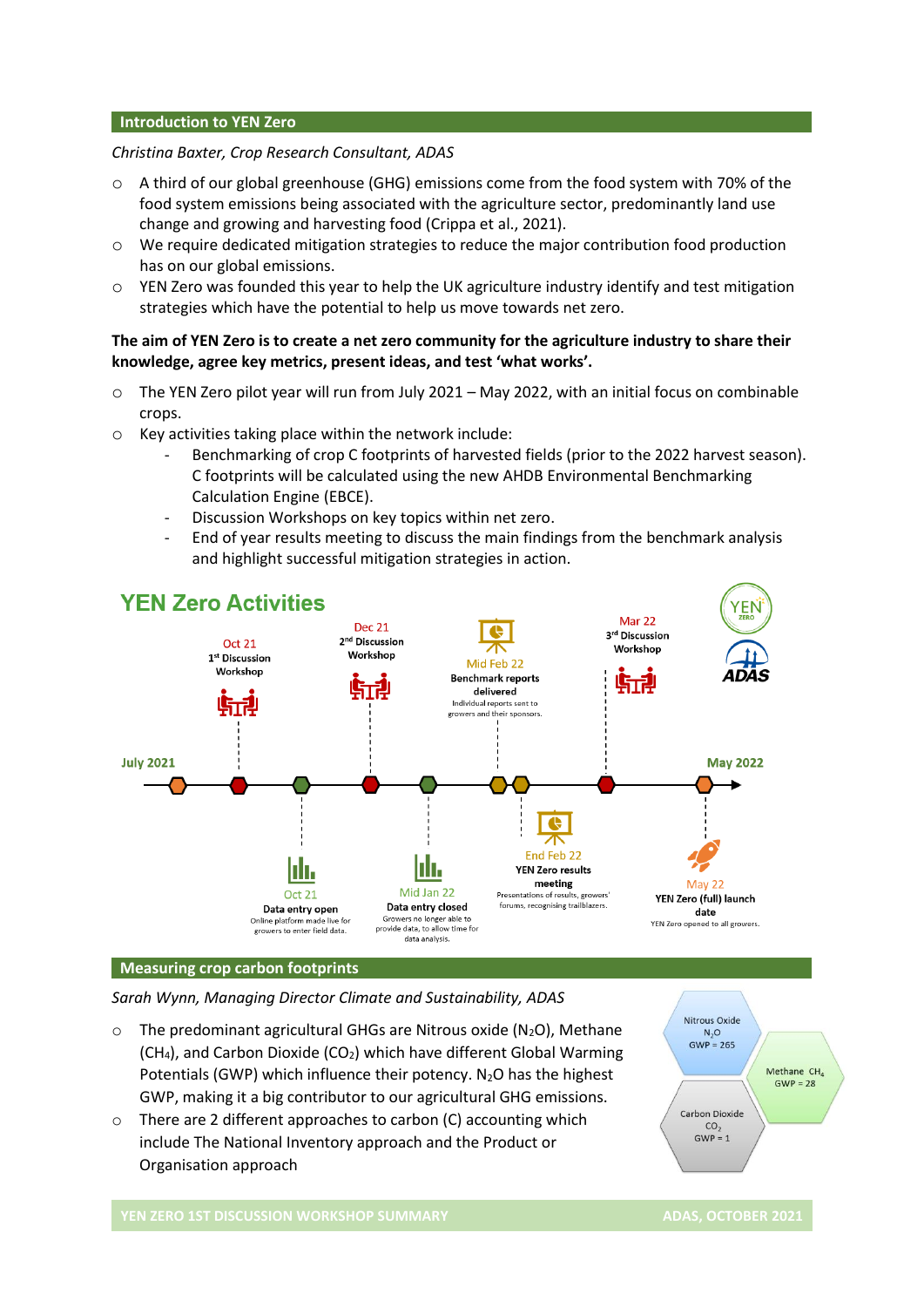| <b>The National Inventory</b>                     | <b>Product or Organisation</b>                   |
|---------------------------------------------------|--------------------------------------------------|
| GHG emissions for the nation.                     | GHG emissions per farm or per ha or per unit of  |
|                                                   | produce.                                         |
| Separates out industry sectors e.g., agriculture  | Includes all emissions from raw materials to the |
| has its own GHG inventory.                        | end point of the product.                        |
| Embedded emissions e.g., manufacture of           | Embedded emissions included, e.g.                |
| fertilisers and transport are not included in the | manufacture of inputs                            |
| agricultural GHG inventory.                       |                                                  |

- o For the National Inventory, the key sources of agricultural emissions are associated with enteric fermentation, manure management and the application of artificial fertilisers to soil.
- $\circ$  In addition to reducing emissions, we need to focus on increasing the areas of land capturing C e.g., grassland and woodland.
- o From an organisational/product perspective, more than half of a typical arable crop C footprint is from emissions associated with the manufacture and application of nitrogen fertiliser, with 16% from fuel use.

### **Sponsor's motivations to strive towards net zero**

YEN Zero Sponsors' motivations for being part of the YEN Zero network are presented in the word cloud, the dominant reasons for our Sponsors to support YEN Zero are:

- o To help to reduce C footprints
- o To better understand C accounting on farm
- o To reduce confusion around the topic
- o To support farmers in identifying opportunities to reduce their crop C footprints



We heard from 3 of our YEN Zero Sponsors at the workshop who communicated their motivations for striving towards net zero in their area of the agriculture industry:

# *Harley Stoddart, Senior Environment Scientist, AHDB*

AHDB are very proud to be sponsoring YEN Zero - we believe it is very important to empower farmers to know and understand their C footprints. Especially as there is a close link between increased profitability and lower C footprints. Resource use efficiency is a common driver.

# *Mike Green, Agricultural Sustainability Manager, BASF*

We have created climate change collectively and we need to address it collectively. We need to work together to deliver climate neutrality and be prepared to change our behaviours. YEN Zero will provide transformative data to help us identify the journey to net zero. The collective strength of the YENs is the activity at the farm level and can hopefully help us identify climate champion farmers.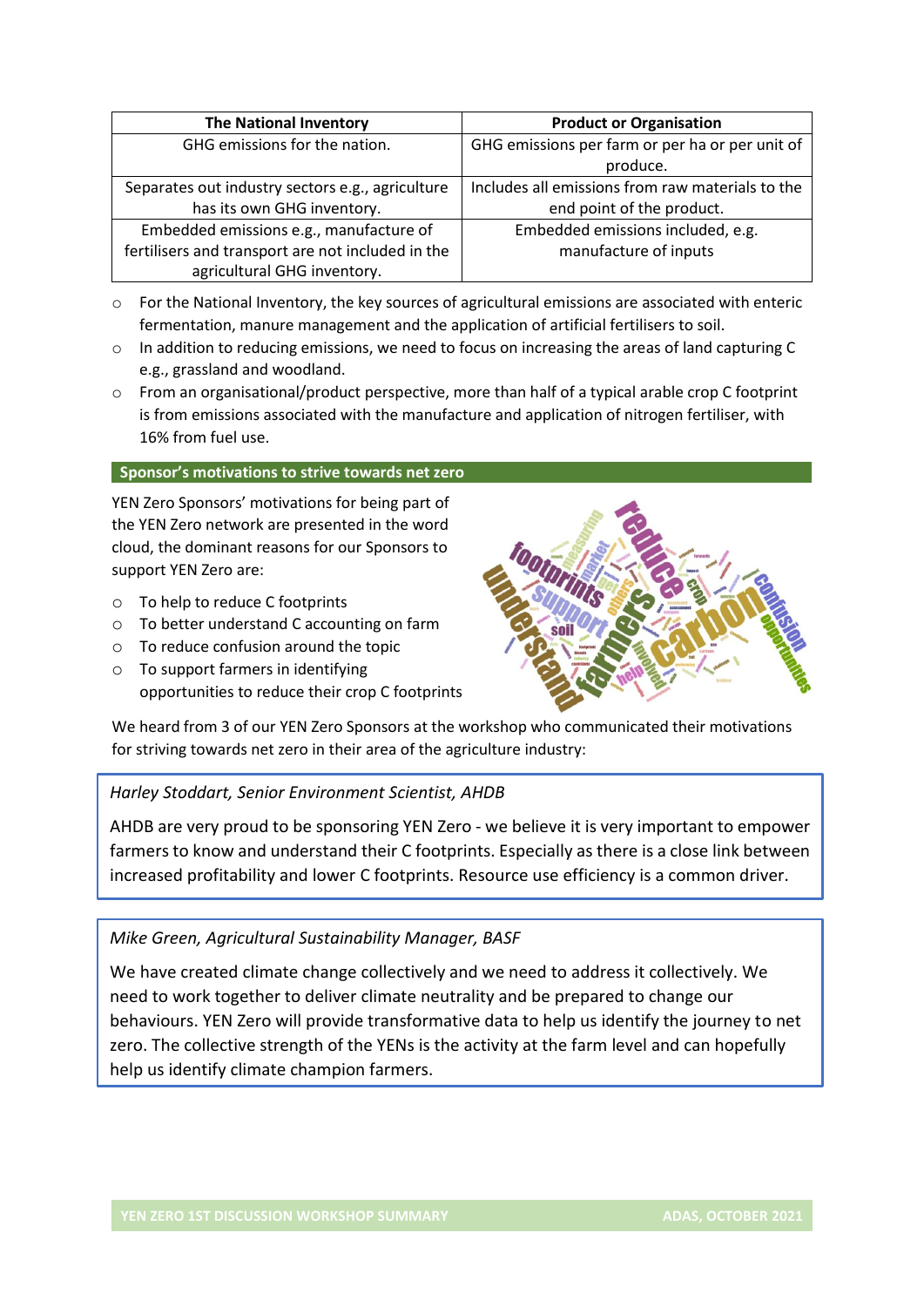# *Peter Nelson, Operations Director, The Glenmorangie Company*

We're an end user of malting barley and the agricultural part of our supply is a third of our total C, so it is a critical area for us to understand more about. Our 2 main ambitions are to understand the impact of growing malting barley on the environment, and to support the supply chain in reducing this. As an end user we accept things have to change, through better understanding we can stay engaged with our farmers and supply chain and support them in this journey, and not just sit waiting for things to happen. We hope to send a message to the growers that we are part of this journey and that we want to contribute to and find the solutions.

## **The NFU roadmap to net zero**

*Allie Hesketh, Combinable Crops Adviser, NFU*

- o The NFU has an ambition for the agricultural industry to be net zero by 2040. This target is based on the UK agriculture GHG inventory.
- $\circ$  The roadmap to net zero is based on land sharing not land sparing, in a manner that does not threaten food production. This involves undertaking practices on farm to reduce C footprints and enhance C sequestration, alongside agricultural production.
- o This is based on the three key principles of 1. We cannot undermine food production, 2. We cannot export our footprint, 3. We cannot achieve net zero alone.
- $\circ$  The NFU's ambition is dependent on support from government and stakeholders, working together across the industry to achieve a fair and just transition to a low C rural economy.
- o The three pillars defined by the NFU to help us achieve net zero are 1. Boosting productivity and reducing emissions, 2. Farmland and C storage, 3. Coupling bioenergy to C capture, utilisation, and storage.
- o The NFU's primary role is to influence policy to enable farmers to reach net zero and to work towards this in a commercially viable way, rewarding farmers for C storage and supporting environmental services.
- o Some of the NFU's asks are to ensure future productivity and environmental schemes such as ELMs truly support farmers in reducing their C footprint; better infrastructure in rural areas to support a low C rural economy; a modern approach to the UK planning system to help farmers diversify buildings to help prepare for the future; ensuring farmers are awarded for maintaining C stores on farm; policy that enables farmers to explore wider crop rotations and diversify their businesses; ensure a level playing field on a global scale that prevents C leakage.
- o To support these asks we've established a net zero steering group to challenge us and help us keep on course. We have 150 members taking part in our ELMs test and trial work to show how we think ELMs can work to support farmers to reduce their C footprints; we have launched a countryside COP to show opportunities around net zero.
- o The NFU, AHDB and CHAP have recently commissioned the UK net zero cropping review which pulls together all the available research to build a UK GHG footprint baseline for certain arable and horticultural crops and highlights where more research is needed and assesses opportunities available now and in the future to reduce our footprint. The report will be released in full in January 2020.

### **YEN Zero Growers' net zero perspectives**

We heard from 3 YEN Zero Growers who shared their net zero perspectives and any changes they're implementing on farm to help reduce the environmental impact of their cropping systems: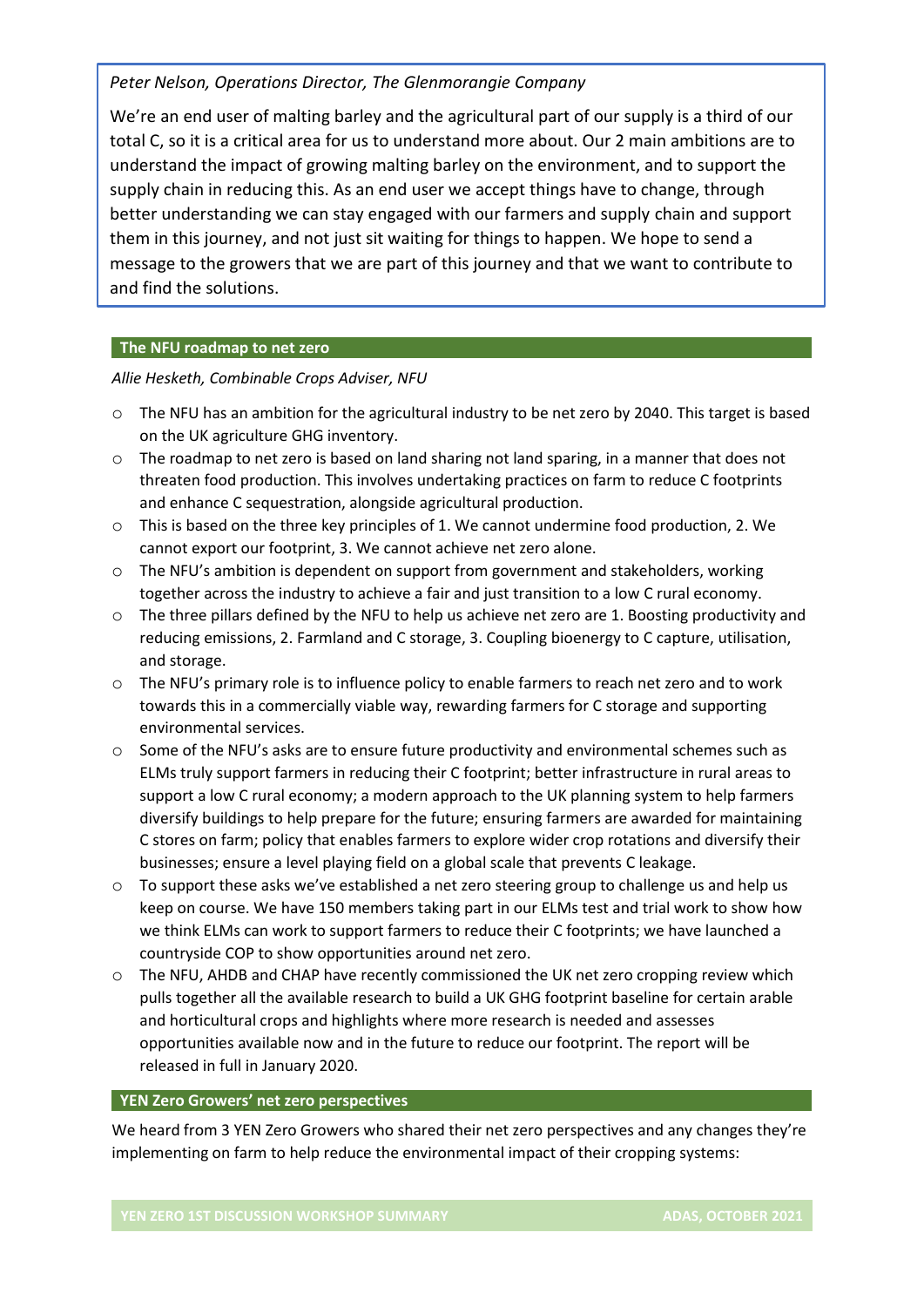### *Luke Medd, mixed farm in county Durham & Robert Bowes, Agrii agronomist. Sponsored by Agrii.*

- o Farming Wagyu beef and sheep, forage, spring and winter crops.
- o Running a long-term soil health trial, currently in the first year, which has been ploughed and combi drilled with winter wheat and spring crops in a small rotation for the past 30 years.
- o The field was scanned with Rhiza to assess soil variation and split into 2 halves with one going into cover crops and the other half winter wheat.
- o The main difference is crop establishment with one half being ploughed and the other half moving to no till. The no till area has been sub-soiled followed by a low disturbance disc drill.
- o As well as building soil health it will be interesting to test the overall C emission between these two strategies through YEN Zero.

### *Andrew Williamson, farmer in Shropshire, combinable crops business. Sponsored by Bayer.*

- o Currently moving to a zero/reduced tillage system over the last 3-4 years with some successes and challenges.
- o This has led us to look into soil health and try to fit this into net zero which is a target of ours.
- o Hoping we can learn more about C footprinting through YEN Zero and where we currently are in terms of our emissions and how we can improve things.
- o Agriculture needs to be seen as the solution to these problems and not the cause.

## *David Fuller-Shapcott, farmer in the Scottish Borders. Sponsored by InchDairnie.*

- o We are trying to improve the soil on our farm by moving away from a power harrow based system to direct drill which we have tested on a single field. We are now seeing the yields on this field increase and are ready to roll this out across the whole farm whilst reducing our nitrogen input at the same time.
- o We have our eye on being able to sell C credits in the future and are also in the process of installing a ground source heat pump for grain drying.

### **Solutions to achieve net zero, breakout session**

### *Pete Berry, Head of Crop Physiology, ADAS*

The attendees of the workshop took part in a breakout session to discuss, on their Sponsor's tables, solutions which can be put in place today, or in the future, to allow UK agriculture to move towards Net Zero. The priority solutions which were identified by attendees are summarised in the table below. Generally, there was good consensus across YEN Zero members on which solutions have the most potential to help us achieve net zero.

|          | <b>TODAY</b>                               | <b>FUTURE</b>                              |
|----------|--------------------------------------------|--------------------------------------------|
|          | Improve fertiliser use efficiency.         | New technologies to improve use            |
|          | Make use of cover crops.                   | efficiency.                                |
|          | Make better use of manures and             | Alternative fertiliser manufacture methods |
| Nitrogen | digestate.                                 | e.g., green ammonia.                       |
|          | Relax high protein requirement of milling  | Breeding advances e.g., gene editing.      |
|          | wheat.                                     |                                            |
|          | Can variable rate N or seed dressings play |                                            |
|          | a role?                                    |                                            |
|          | Decrease cultivation intensity without     | Alternative fuels such as hydrogen or      |
| Fuel use | reducing yield. Need to understand soils   | electric.                                  |
|          | better.                                    | Can robots reduce fuel use?                |
|          |                                            | Different ways of grain drying.            |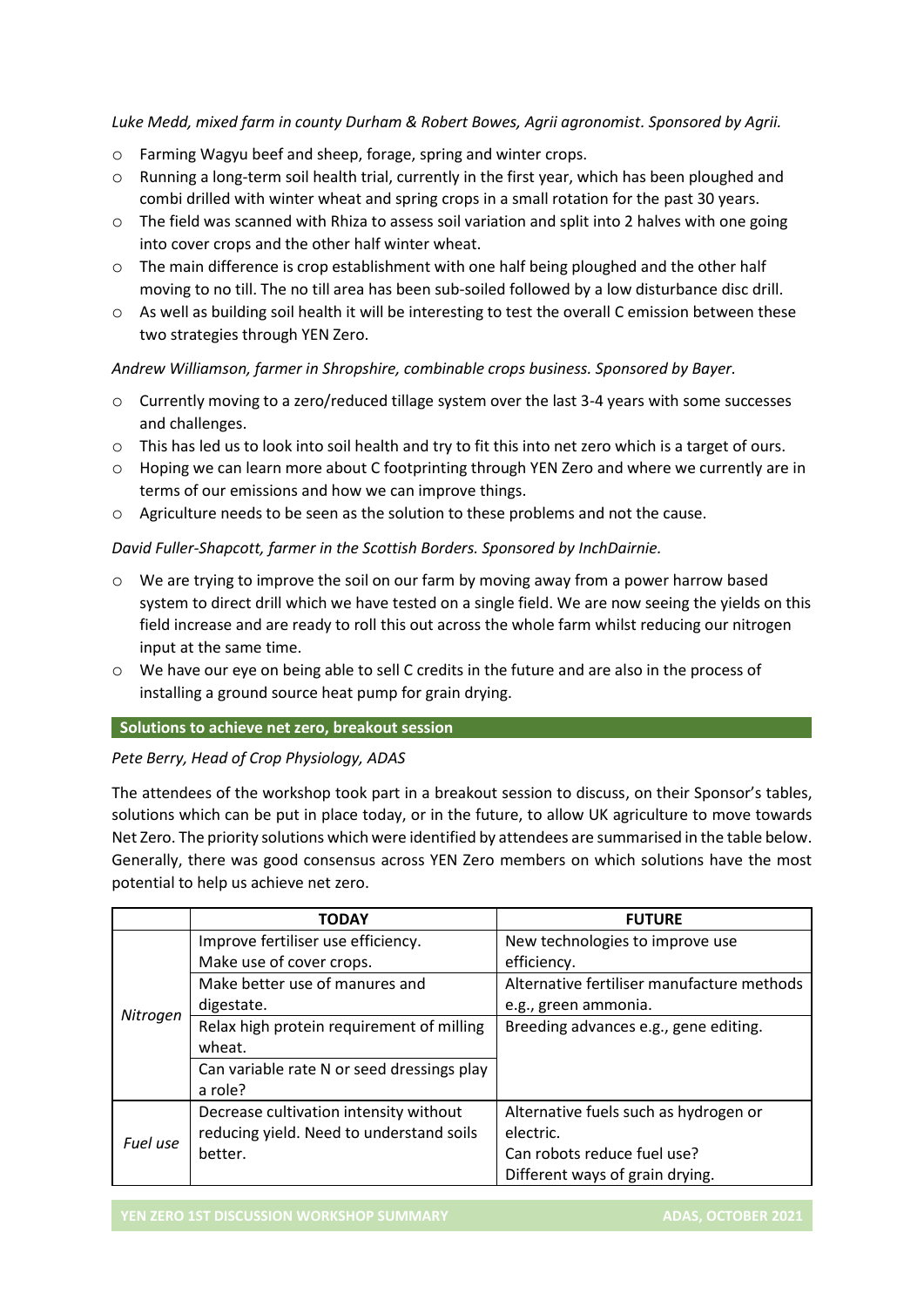|         | Need to measure baseline at start of | Beware to avoid pollution swapping.         |
|---------|--------------------------------------|---------------------------------------------|
| General | system change.                       |                                             |
|         | Need for similar C calculation       | Use of different crop species e.g., soya or |
|         | approaches.                          | perennial crops                             |

### **Journey to net zero with YEN Zero**

*Daniel Kindred, Head of Agronomics, ADAS*

- $\circ$  The YEN was founded in 2012 to work together to improve crop performance and realise potential through a learn by sharing approach which encompasses gaining understanding, sharing and benchmarking data, analysing that data, and networking.
- o The YEN networks are guided by 4 key pillars which feed into a circular process of sharing and gaining knowledge:
	- 1. This process starts with defining the knowledge base through a shared conceptual framework, like with the AHDB growth guides.
	- 2. This knowledge helps to define the metrics which we measure and use to compare and benchmark on-farm data through our networks.
	- 3. The benchmarking and analysis of this data leads to the development of ideas which can help to improve that data.
	- 4. These ideas can then be tested on-farm in a scientifically robust manner using the ADAS Agronomics approach. The results of these tests then feed back into our knowledge and understanding within pillar 1.
- o The Morley Foundation recently funded the analysis of the cereal YEN database for the GHG cost of these crops in terms of the C footprint on a per tonne of output basis. This analysis demonstrated the dominant influence of nitrogen fertiliser and  $N_2O$  emissions. The data also showed a high variability between crops in terms of their C footprint, but there was a trend for higher yielding crops to have fewer GHG emissions per tonne of grain. YEN Zero can help us to understand the main drivers of this variability to help identify cropping systems and strategies to help reduce C footprints.
- o The ADAS YEN team are currently developing the online platform where YEN Zero Growers will be able to input their agronomic data for 6 fields, from the end of October. We are also working on how to report the benchmarked data back to YEN Zero members in the form of a report which we will ask for input on from the network.

#### **Learnings from this workshop and future discussion workshops**

This  $1<sup>st</sup>$  discussion workshop was hosted in the online conference platform Remo which facilitated great discussion on virtual tables hosted by YEN Zero Sponsors and allowed members to join us on stage to share experiences with the attendees. However, we are aware some YEN Zero members had difficulty joining us in Remo and we had some sound issues. We will be doing a review before our next workshop on what the most efficient platform is to use for these events, keeping network members in mind. Additionally, we will consider hosting some of our planned events in person if social distancing rules allow.